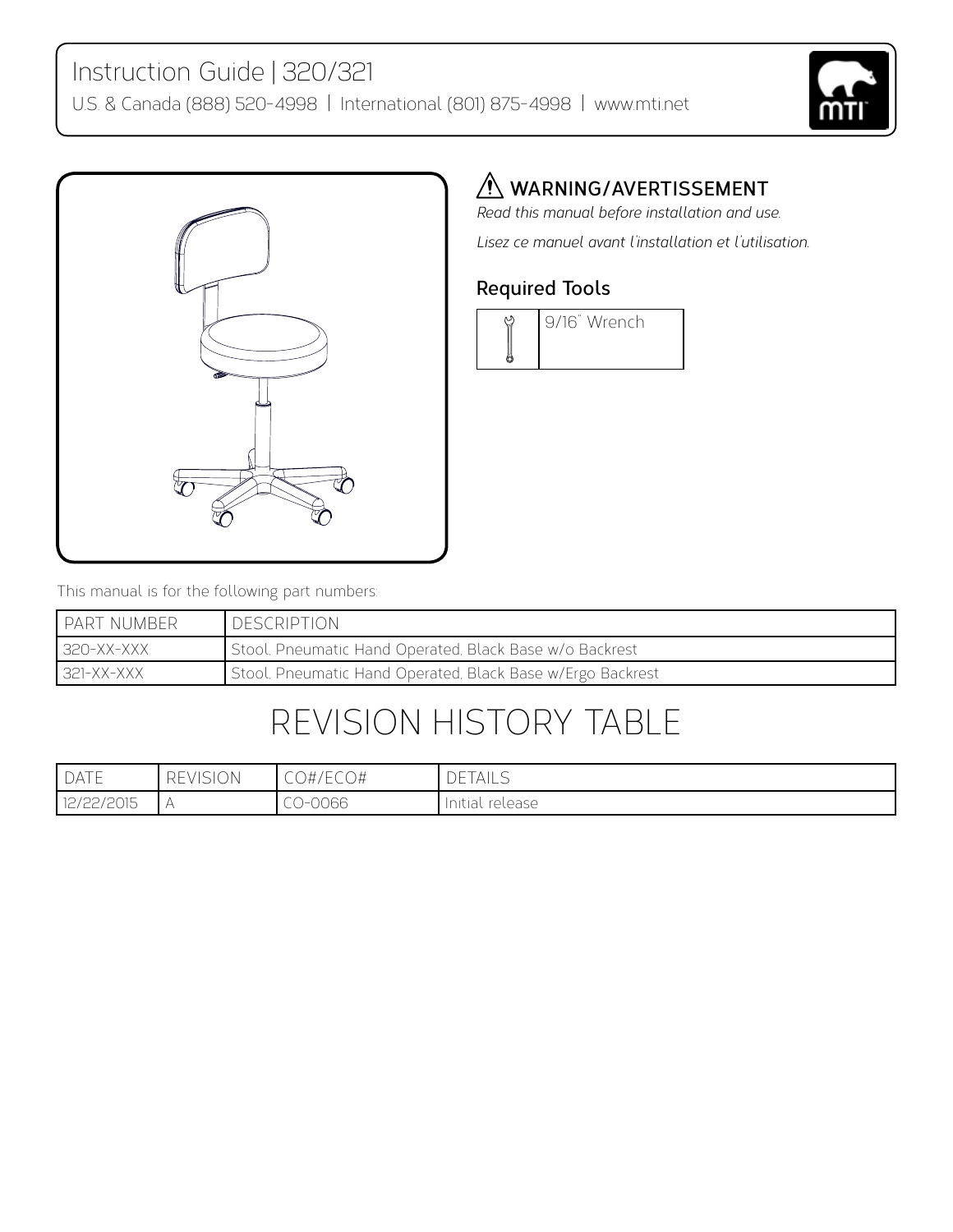## INSTALLATION



1. Insert the backrest into the If applicable, see accessory bracket on the underside of the seat. Tighten in place with the bolt and two washers.

instructions for foot ring and foot extension accessories before completing step 2.

2. Install the larger end of the gas spring into the base of the stool. Place the seat of the stool on top of the gas spring. Sit on the stool to secure the pieces.

### operation



1. To raise the height of the stool, lift up on the lever below the seat with no weight on the seat.



2. To lower the height of the stool, lift up on the lever below the seat while placing weight on the seat.



3. To adjust the position of the back, loosen the bolt under the seat, slide the back in or out, and tighten the bolt.

# SPECIFICATIONS

| DESCRIPTION              | SPECIFICATION                                   |
|--------------------------|-------------------------------------------------|
| Load Capacity            | 300 lbs (136.1 kg)                              |
| Height of Stool          | 18.25" to 24.5" (463.6 mm to 622.3 mm)          |
| Weight of Stool          | 320: 15 lbs (6.8 kg) · 321: 20 lbs (9.1 kg)     |
| Shipping Weight of Stool | 320: 18 lbs (8.2 kg) · 321: 23 lbs (10.4 kg)    |
| Shipping Size of Stool   | 320: 23" x 23" x 11" (585 mm x 585 mm x 280 mm) |
|                          | 321: 23" x 23" x 13" (585 mm x 585 mm x 331 mm) |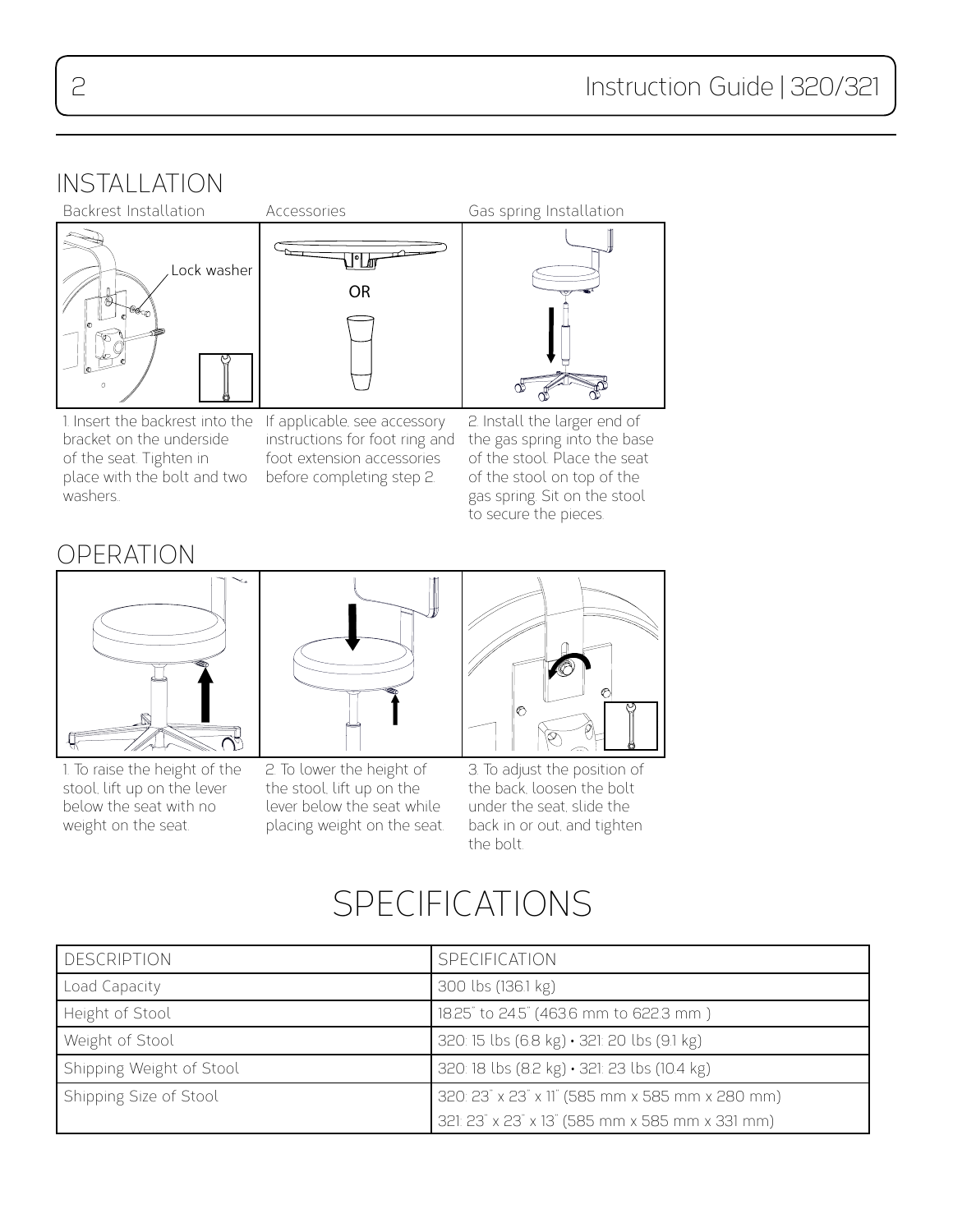## Exploded views

320/321 Stools

| PART<br><b>NUMBER</b> | QTY | <b>DESCRIPTION</b>                              |
|-----------------------|-----|-------------------------------------------------|
| 032099                | 4   | PHP SCREW, 1/4-20 x 5/8 ZINC                    |
| 033001A               | 4   | HEX HEAD BOLT, 1/4-20 x 3/4 ZINC                |
| 033071B               |     | HEX HEAD BOLT, 3/8-16 x 3/4 ZINC                |
| 045032                |     | SAE WASHER, 3/8 ZINC                            |
| 045148                | 8   | LOCK WASHER, 1/4, ZINC                          |
| 045150                |     | LOCK WASHER, 3/8, ZINC                          |
| 0.56001               | 5   | CASTER, 2" HARD PLASTIC DUAL WHEEL BLACK        |
| 063007                |     | RELEASE MECHANISM KIT, HAND OPERATED            |
| 063014                |     | BASE, 5 CASTER BLACK PLASTIC 50mm               |
| 1009004               |     | MTG PLATE WLD, STOOL SEAT, SG/EG                |
| 1009009-XX-XXX        |     | ROUND SEAT ASSY, 16.5" DIA                      |
| 1009191-XX-XXX        |     | <b>ERGO BACK ASSY</b>                           |
| 130-0336              |     | GAS SPRING, HAND OPERATED STOOL CYLINDER, 6.38" |



THE XX OF DRAWING/PART NUMBER REFERS TO CONSTRUCTION CODE. THE XXX OF DRAWING/PART NUMBER REFERS TO COLOR CODE. CONTACT MTI FOR SPECIFIC COLOR AND CONSTRUCTION CODES.